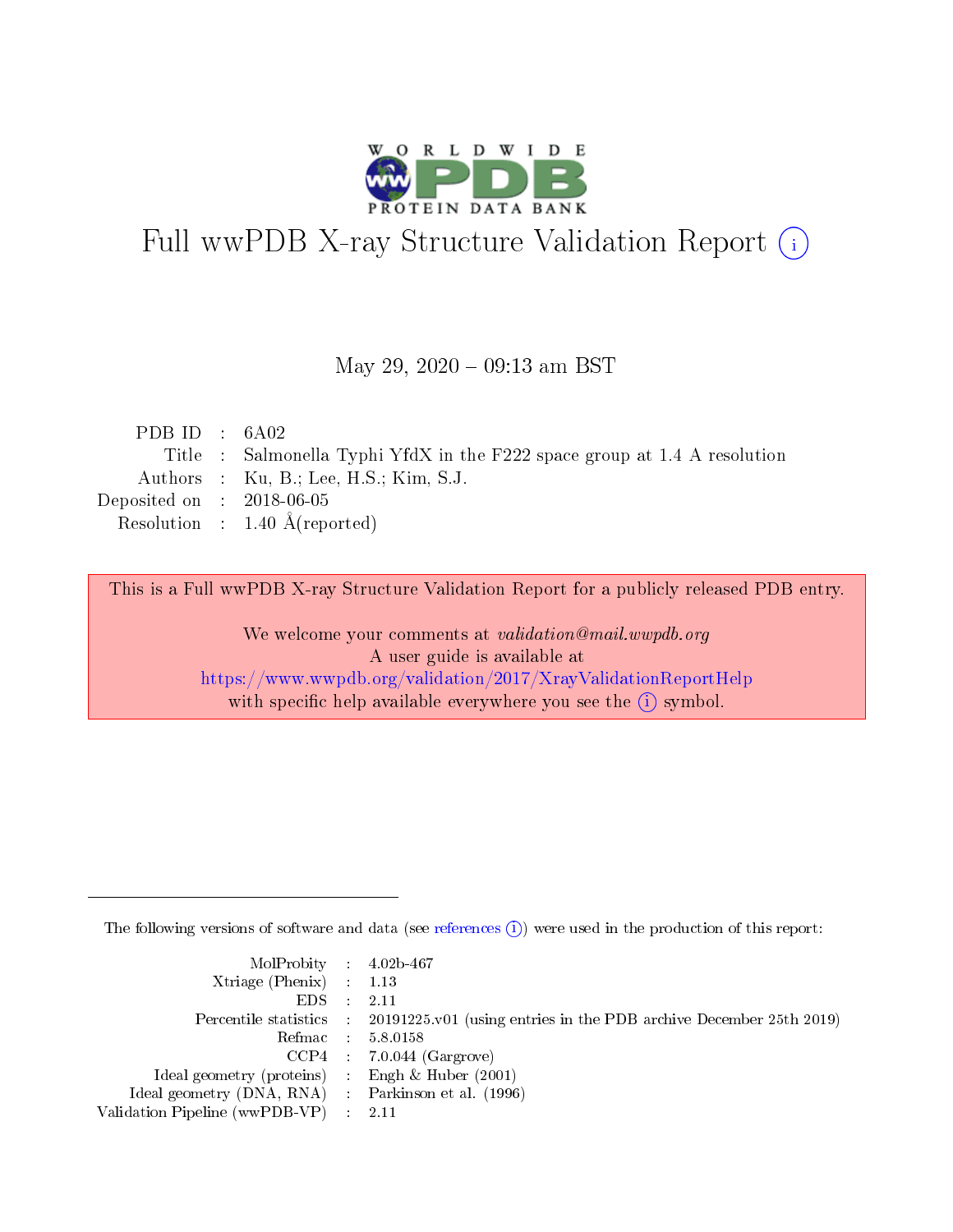# 1 [O](https://www.wwpdb.org/validation/2017/XrayValidationReportHelp#overall_quality)verall quality at a glance  $(i)$

The following experimental techniques were used to determine the structure: X-RAY DIFFRACTION

The reported resolution of this entry is 1.40 Å.

Percentile scores (ranging between 0-100) for global validation metrics of the entry are shown in the following graphic. The table shows the number of entries on which the scores are based.



| Metric                | Whole archive<br>$(\#\mathrm{Entries})$ | Similar resolution<br>$(\#\text{Entries}, \text{resolution range}(\text{\AA}))$ |  |  |
|-----------------------|-----------------------------------------|---------------------------------------------------------------------------------|--|--|
| $R_{free}$            | 130704                                  | $1714(1.40-1.40)$                                                               |  |  |
| Clashscore            | 141614                                  | $1812(1.40-1.40)$                                                               |  |  |
| Ramachandran outliers | 138981                                  | $\overline{1763}$ $(1.40-1.40)$                                                 |  |  |
| Sidechain outliers    | 138945                                  | $1762(1.40-1.40)$                                                               |  |  |
| RSRZ outliers         | 127900                                  | $1674(1.40-1.40)$                                                               |  |  |

The table below summarises the geometric issues observed across the polymeric chains and their fit to the electron density. The red, orange, yellow and green segments on the lower bar indicate the fraction of residues that contain outliers for  $>=3, 2, 1$  and 0 types of geometric quality criteria respectively. A grey segment represents the fraction of residues that are not modelled. The numeric value for each fraction is indicated below the corresponding segment, with a dot representing fractions  $\epsilon=5\%$  The upper red bar (where present) indicates the fraction of residues that have poor fit to the electron density. The numeric value is given above the bar.

| Mol           | nin<br>nann | Length | Quality of chain |    |    |  |  |  |
|---------------|-------------|--------|------------------|----|----|--|--|--|
| <u>. на п</u> | . .         | 185    | 4%<br>86%        | 5% | 8% |  |  |  |

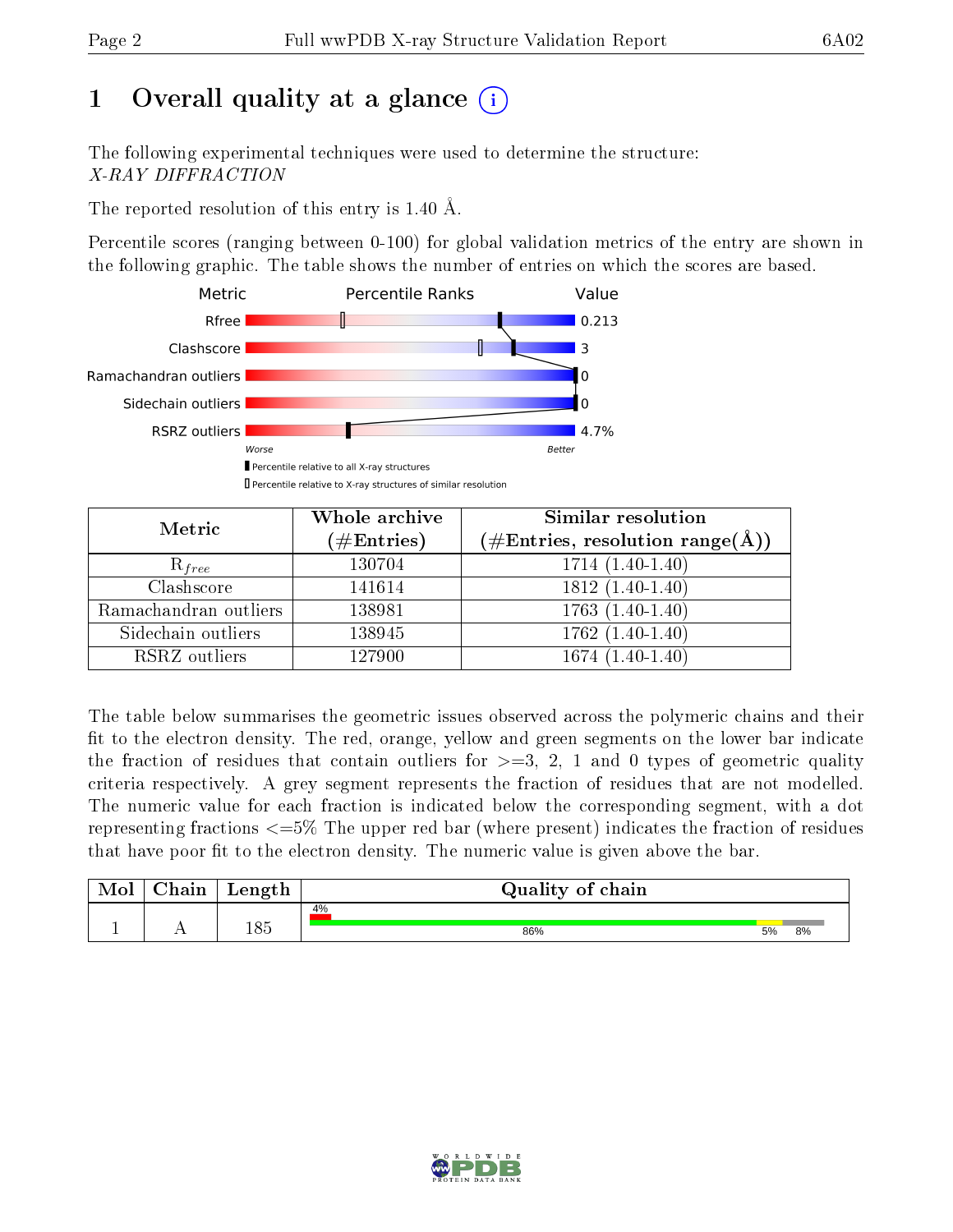# 2 Entry composition (i)

There are 4 unique types of molecules in this entry. The entry contains 1524 atoms, of which 0 are hydrogens and 0 are deuteriums.

In the tables below, the ZeroOcc column contains the number of atoms modelled with zero occupancy, the AltConf column contains the number of residues with at least one atom in alternate conformation and the Trace column contains the number of residues modelled with at most 2 atoms.

• Molecule 1 is a protein called YfdX protein.

| Mol | $\cap$ hain | <sup>'</sup> Residues | $\rm{Atoms}$                    |     |     |  |  | $\rm ZeroOcc \mid AltConf \mid Trace$ |  |
|-----|-------------|-----------------------|---------------------------------|-----|-----|--|--|---------------------------------------|--|
|     |             | 170                   | $\tau_\mathrm{otai}$<br>1 2 9 G | 820 | 231 |  |  |                                       |  |

There are 8 discrepancies between the modelled and reference sequences:

| Chain | Residue | Modelled   | Actual | Comment        | Reference      |
|-------|---------|------------|--------|----------------|----------------|
| А     | 187     | <b>LEU</b> |        | expression tag | UNP A0A0F7DJF1 |
| А     | 188     | <b>GLU</b> |        | expression tag | UNP A0A0F7DJF1 |
| А     | 189     | HIS        |        | expression tag | UNP A0A0F7DJF1 |
| А     | 190     | <b>HIS</b> |        | expression tag | UNP A0A0F7DJF1 |
| А     | 191     | <b>HIS</b> |        | expression tag | UNP A0A0F7DJF1 |
| А     | 192     | <b>HIS</b> |        | expression tag | UNP A0A0F7DJF1 |
| А     | 193     | <b>HIS</b> |        | expression tag | UNP A0A0F7DJF1 |
| А     | 194     | HIS        |        | expression tag | UNP A0A0F7DJF1 |

Molecule 2 is CHLORIDE ION (three-letter code: CL) (formula: Cl).

|  | Mol   Chain   Residues | $\bold{Atoms}$ | ZeroOcc   AltConf |  |
|--|------------------------|----------------|-------------------|--|
|  |                        | Total          |                   |  |

Molecule 3 is SODIUM ION (three-letter code: NA) (formula: Na).

|  | $\text{Mol}$   Chain   Residues | Atoms | $\,$ ZeroOcc   AltConf |  |
|--|---------------------------------|-------|------------------------|--|
|  |                                 | Total |                        |  |

• Molecule 4 is water.

|  | $Mol$   Chain   Residues | Atoms               | $\rm ZeroOcc \mid AltConf$ |  |
|--|--------------------------|---------------------|----------------------------|--|
|  | 193                      | Total<br>193<br>193 |                            |  |

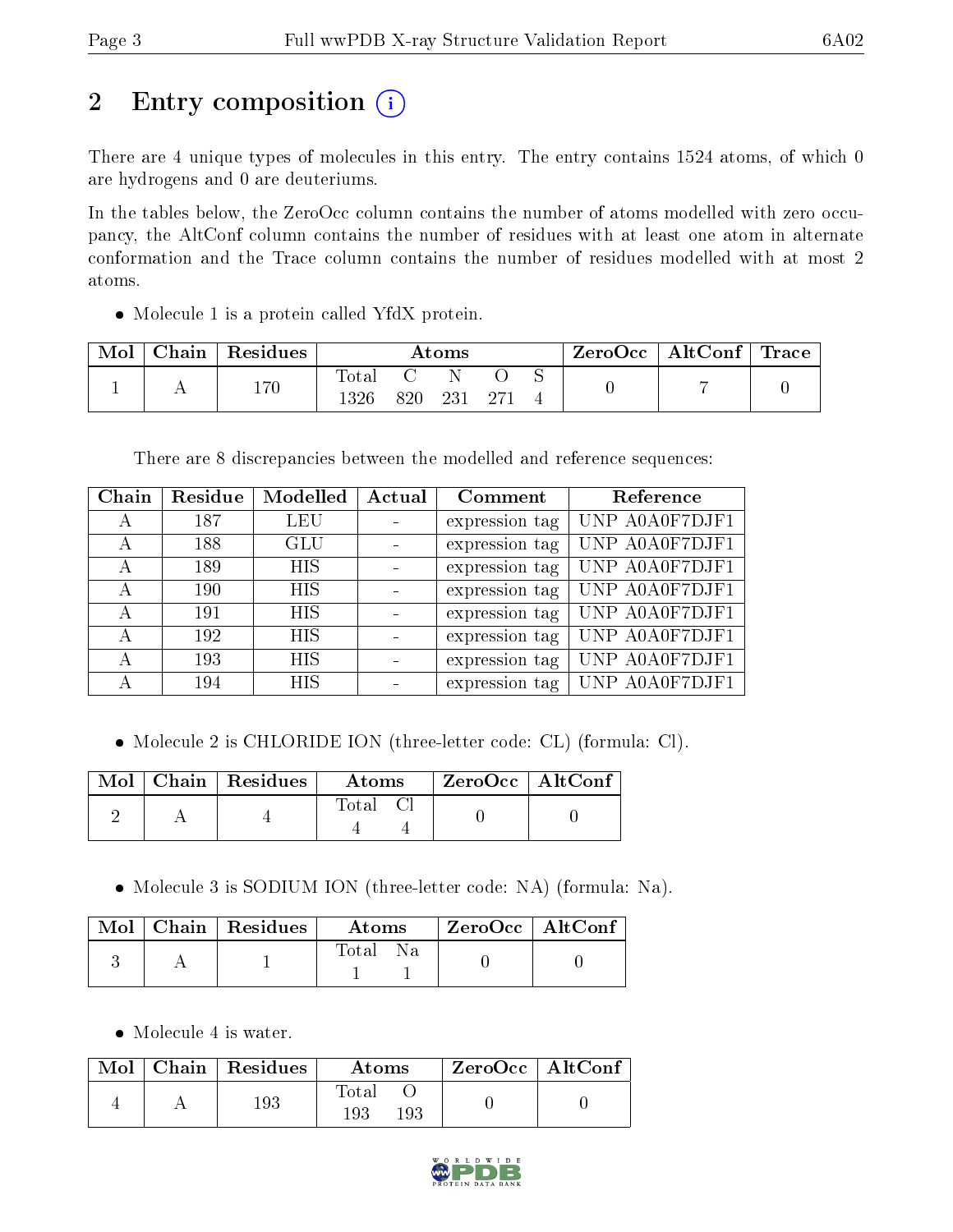# 3 Residue-property plots  $(i)$

These plots are drawn for all protein, RNA and DNA chains in the entry. The first graphic for a chain summarises the proportions of the various outlier classes displayed in the second graphic. The second graphic shows the sequence view annotated by issues in geometry and electron density. Residues are color-coded according to the number of geometric quality criteria for which they contain at least one outlier: green  $= 0$ , yellow  $= 1$ , orange  $= 2$  and red  $= 3$  or more. A red dot above a residue indicates a poor fit to the electron density (RSRZ  $> 2$ ). Stretches of 2 or more consecutive residues without any outlier are shown as a green connector. Residues present in the sample, but not in the model, are shown in grey.



• Molecule 1: YfdX protein

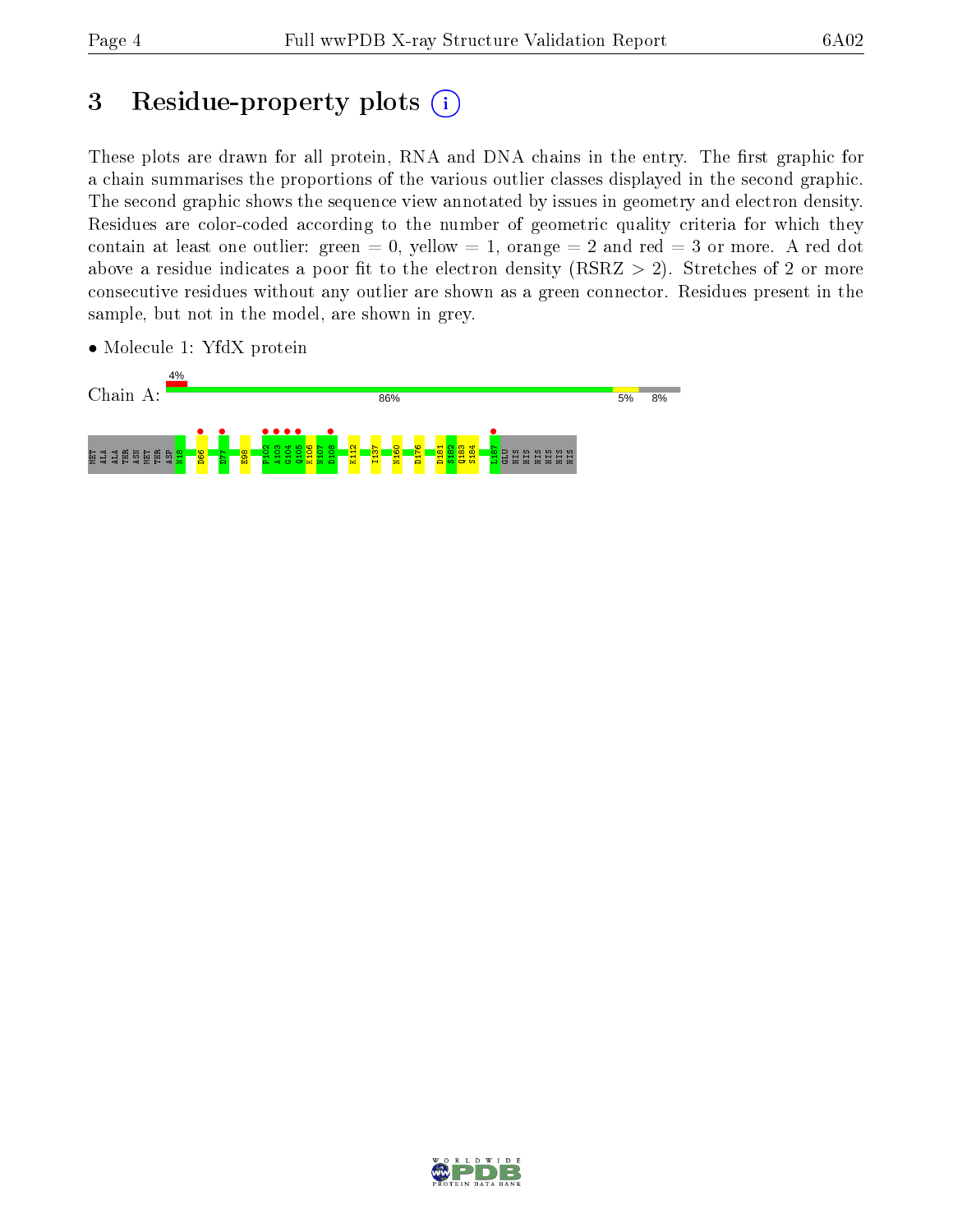# 4 Data and refinement statistics  $(i)$

| Property                                                             | Value                                            | Source     |
|----------------------------------------------------------------------|--------------------------------------------------|------------|
| Space group                                                          | F 2 2 2                                          | Depositor  |
| Cell constants                                                       | 88.83Å<br>$92.46\text{\AA}$<br>$95.49\text{\AA}$ |            |
| a, b, c, $\alpha$ , $\beta$ , $\gamma$                               | $90.00^\circ$<br>$90.00^\circ$<br>$90.00^\circ$  | Depositor  |
| Resolution $(A)$                                                     | 27.05<br>$-1.40$                                 | Depositor  |
|                                                                      | 27.04<br>$-1.40$                                 | <b>EDS</b> |
| % Data completeness                                                  | $98.7(27.05-1.40)$                               | Depositor  |
| (in resolution range)                                                | $98.7(27.04-1.40)$                               | <b>EDS</b> |
| $R_{merge}$                                                          | (Not available)                                  | Depositor  |
| $\mathrm{R}_{sym}$                                                   | (Not available)                                  | Depositor  |
| $\sqrt{I/\sigma}(I) > 1$                                             | 5.35 (at $1.40\text{\AA}$ )                      | Xtriage    |
| Refinement program                                                   | PHENIX (1.10.1 2155: ???)                        | Depositor  |
|                                                                      | 0.189, 0.213                                     | Depositor  |
| $R, R_{free}$                                                        | 0.189<br>0.213                                   | DCC        |
| $R_{free}$ test set                                                  | 2002 reflections $(5.23\%)$                      | wwPDB-VP   |
| Wilson B-factor $(A^2)$                                              | 11.9                                             | Xtriage    |
| Anisotropy                                                           | 0.289                                            | Xtriage    |
| Bulk solvent $k_{sol}(e/\mathring{A}^3)$ , $B_{sol}(\mathring{A}^2)$ | $0.39$ , 45.2                                    | <b>EDS</b> |
| L-test for twinning <sup>2</sup>                                     | $  > 0.44, < L^2 > 0.27$<br>< L                  | Xtriage    |
| Estimated twinning fraction                                          | $0.033$ for $-h, l, k$                           | Xtriage    |
| $F_o, F_c$ correlation                                               | 0.96                                             | <b>EDS</b> |
| Total number of atoms                                                | 1524                                             | wwPDB-VP   |
| Average B, all atoms $(A^2)$                                         | 18.0                                             | wwPDB-VP   |

Xtriage's analysis on translational NCS is as follows: The largest off-origin peak in the Patterson function is  $7.46\%$  of the height of the origin peak. No significant pseudotranslation is detected.

<sup>&</sup>lt;sup>2</sup>Theoretical values of  $\langle |L| \rangle$ ,  $\langle L^2 \rangle$  for acentric reflections are 0.5, 0.333 respectively for untwinned datasets, and 0.375, 0.2 for perfectly twinned datasets.



<span id="page-4-1"></span><span id="page-4-0"></span><sup>1</sup> Intensities estimated from amplitudes.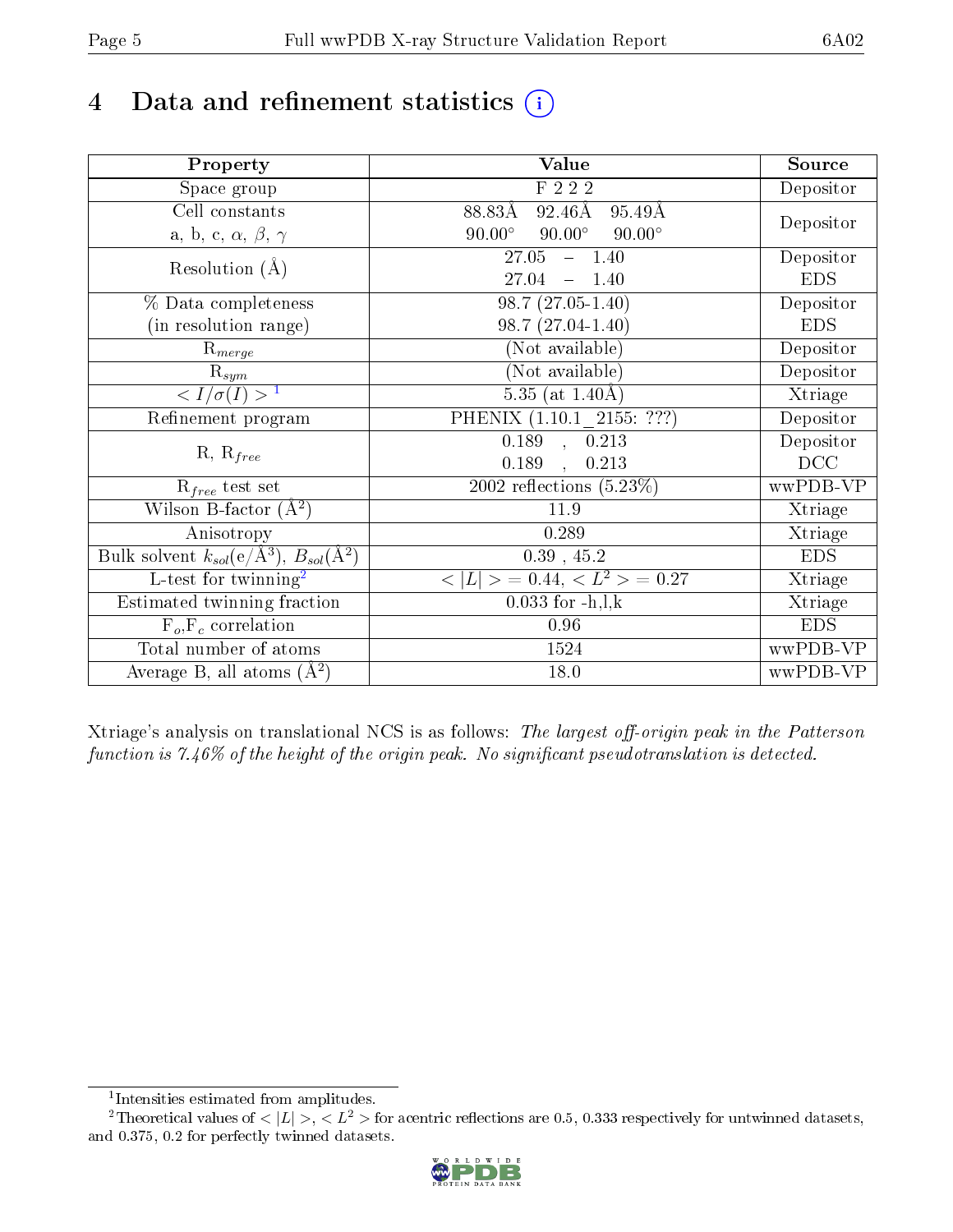# 5 Model quality  $(i)$

# 5.1 Standard geometry  $(i)$

Bond lengths and bond angles in the following residue types are not validated in this section: NA, CL

The Z score for a bond length (or angle) is the number of standard deviations the observed value is removed from the expected value. A bond length (or angle) with  $|Z| > 5$  is considered an outlier worth inspection. RMSZ is the root-mean-square of all Z scores of the bond lengths (or angles).

|  | $Mol$   Chain |      | Bond lengths                    | Bond angles |           |  |
|--|---------------|------|---------------------------------|-------------|-----------|--|
|  |               |      | RMSZ $ #Z  > 5$ RMSZ $ #Z  > 5$ |             |           |  |
|  |               | 0.31 | 0/1377                          | 0.51        | $-0/1855$ |  |

There are no bond length outliers.

There are no bond angle outliers.

There are no chirality outliers.

There are no planarity outliers.

### 5.2 Too-close contacts  $(i)$

In the following table, the Non-H and H(model) columns list the number of non-hydrogen atoms and hydrogen atoms in the chain respectively. The H(added) column lists the number of hydrogen atoms added and optimized by MolProbity. The Clashes column lists the number of clashes within the asymmetric unit, whereas Symm-Clashes lists symmetry related clashes.

|  |      |      | Mol   Chain   Non-H   H(model)   H(added)   Clashes   Symm-Clashes |
|--|------|------|--------------------------------------------------------------------|
|  | 1326 | 1320 |                                                                    |
|  |      |      |                                                                    |
|  |      |      |                                                                    |
|  | 193  |      |                                                                    |
|  | 1524 | 1320 |                                                                    |

The all-atom clashscore is defined as the number of clashes found per 1000 atoms (including hydrogen atoms). The all-atom clashscore for this structure is 3.

All (7) close contacts within the same asymmetric unit are listed below, sorted by their clash magnitude.

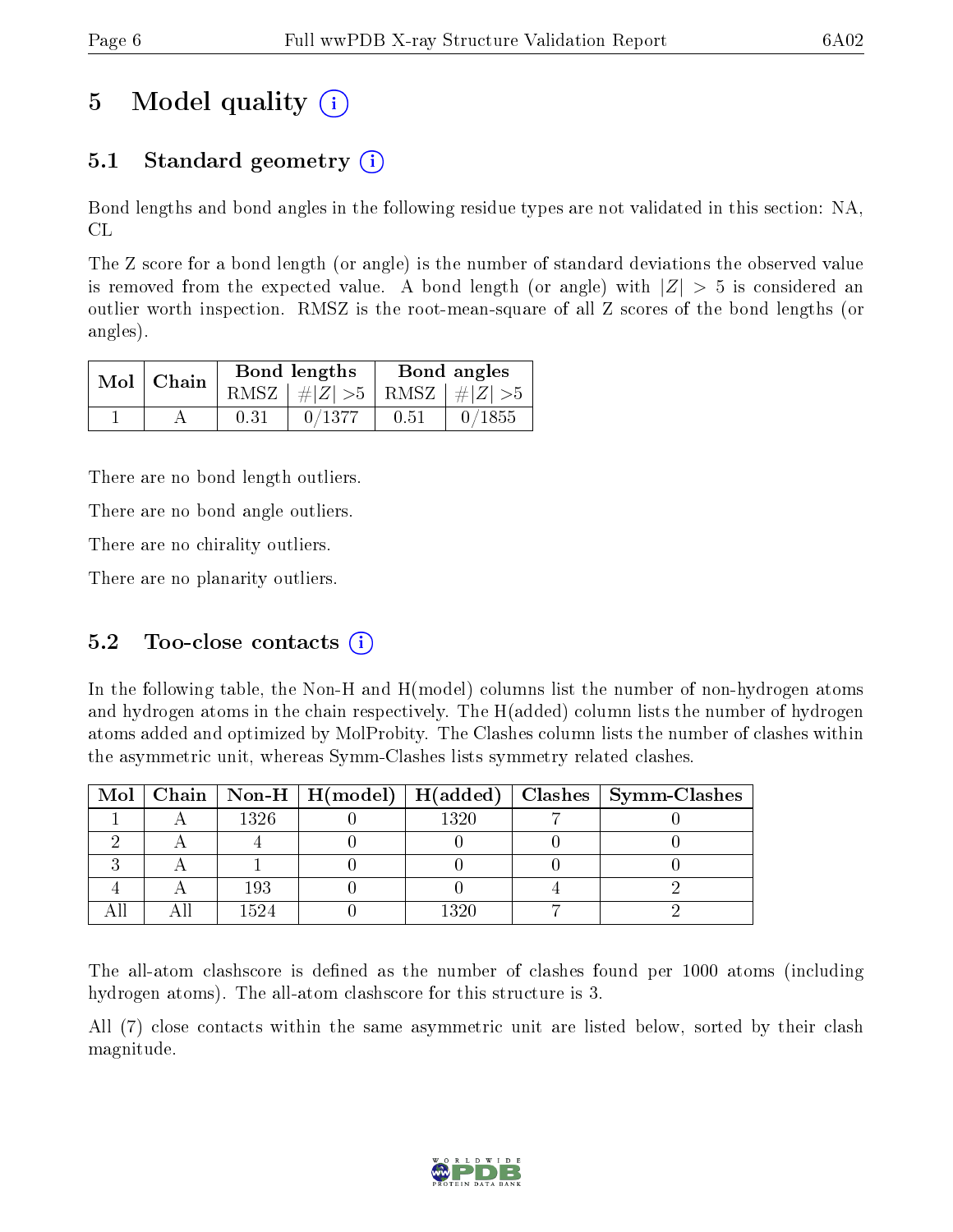| Atom-1                          | Atom-2          | Interatomic<br>distance $(A)$ | Clash<br>overlap (Å |
|---------------------------------|-----------------|-------------------------------|---------------------|
| 1:A:112:LYS:NZ                  | 4:A:301:HOH:O   | 2.15                          | 0.78                |
| 1:A:98:GLU:OE1                  | 1:A:106:LYS:NZ  | 2.20                          | 0.72                |
| 1:A:176:ASP:OD2                 | 4:A:302:HOH:O   | 2.16                          | 0.63                |
| 1: A:160: ASN:ND2               | 4:A:308:HOH:O   | 2.38                          | 0.54                |
| 1:A:137:ILE:HD13                | 1:A:184:SER:HA  | 1.97                          | 0.46                |
| $1:A:181[A]:\overline{ASP:OD1}$ | 1:A:183:GLN:HG3 | 2.17                          | 0.45                |
| 1:A:66[B]:ASP:OD1               | 4:A:303:HOH:O   | 2.22                          | 0.41                |

All (2) symmetry-related close contacts are listed below. The label for Atom-2 includes the symmetry operator and encoded unit-cell translations to be applied.

| Atom-1        | Atom-2               | Interatomic<br>distance $(A)$ | Clash<br>overlap $(A)$ |  |
|---------------|----------------------|-------------------------------|------------------------|--|
| 4:A:308:HOH:O | 4:A:308:HOH:O[2 555] | 2.00                          | ) 20                   |  |
| 4:A:401:HOH:O | 4:A:443:HOH:O[8]     | -9-19                         |                        |  |

### 5.3 Torsion angles  $(i)$

#### 5.3.1 Protein backbone (i)

In the following table, the Percentiles column shows the percent Ramachandran outliers of the chain as a percentile score with respect to all X-ray entries followed by that with respect to entries of similar resolution.

The Analysed column shows the number of residues for which the backbone conformation was analysed, and the total number of residues.

| Mol   Chain | Analysed                                |  | Favoured   Allowed   Outliers   Percentiles                  |  |
|-------------|-----------------------------------------|--|--------------------------------------------------------------|--|
|             | $175/185 (95\%)$   172 (98\%)   3 (2\%) |  | $\begin{array}{ c c c c c }\n\hline\n100 & 100\n\end{array}$ |  |

There are no Ramachandran outliers to report.

#### 5.3.2 Protein sidechains  $\hat{1}$

In the following table, the Percentiles column shows the percent sidechain outliers of the chain as a percentile score with respect to all X-ray entries followed by that with respect to entries of similar resolution.

The Analysed column shows the number of residues for which the sidechain conformation was analysed, and the total number of residues.

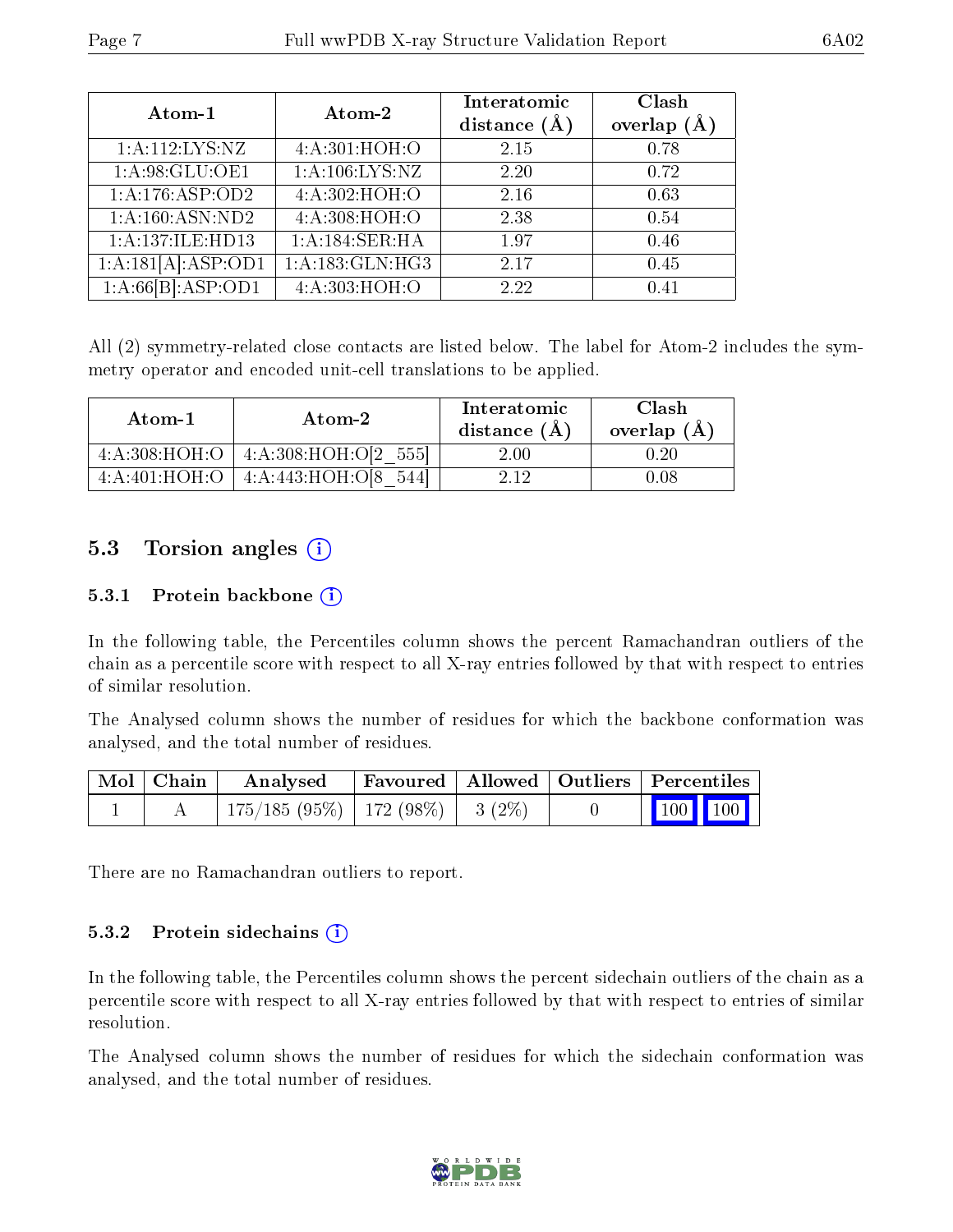| Mol   Chain | Analysed                       |  | Rotameric   Outliers   Percentiles |  |
|-------------|--------------------------------|--|------------------------------------|--|
|             | $148/156$ (95\%)   148 (100\%) |  | $\vert$ 100 100 $\vert$            |  |

There are no protein residues with a non-rotameric sidechain to report.

Some sidechains can be flipped to improve hydrogen bonding and reduce clashes. There are no such sidechains identified.

#### 5.3.3 RNA (i)

There are no RNA molecules in this entry.

### 5.4 Non-standard residues in protein, DNA, RNA chains (i)

There are no non-standard protein/DNA/RNA residues in this entry.

#### 5.5 Carbohydrates (i)

There are no carbohydrates in this entry.

### 5.6 Ligand geometry  $(i)$

Of 5 ligands modelled in this entry, 5 are monoatomic - leaving 0 for Mogul analysis.

There are no bond length outliers.

There are no bond angle outliers.

There are no chirality outliers.

There are no torsion outliers.

There are no ring outliers.

No monomer is involved in short contacts.

### 5.7 [O](https://www.wwpdb.org/validation/2017/XrayValidationReportHelp#nonstandard_residues_and_ligands)ther polymers (i)

There are no such residues in this entry.

### 5.8 Polymer linkage issues (i)

There are no chain breaks in this entry.

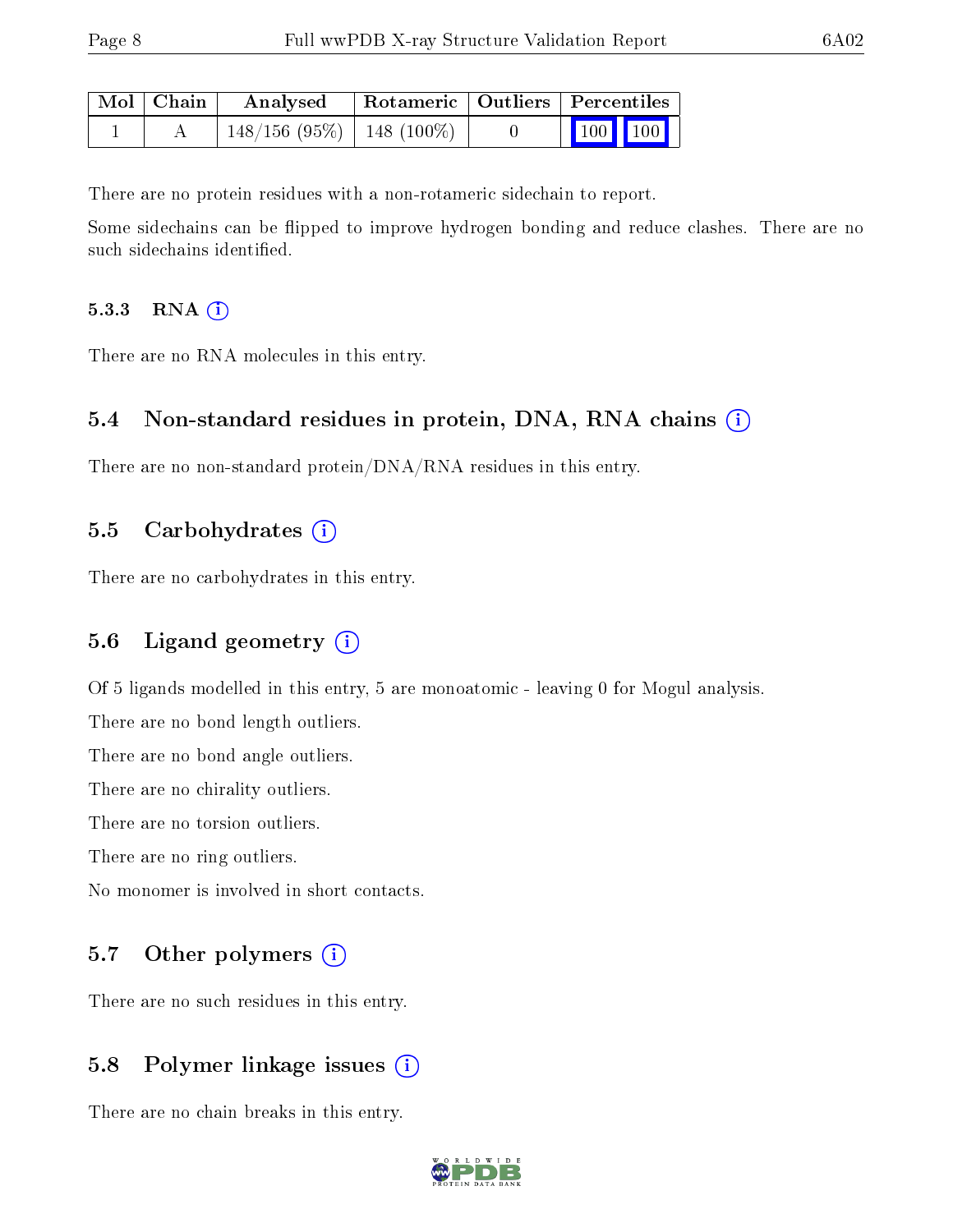# 6 Fit of model and data  $\left( \cdot \right)$

# 6.1 Protein, DNA and RNA chains (i)

In the following table, the column labelled  $#RSRZ>2'$  contains the number (and percentage) of RSRZ outliers, followed by percent RSRZ outliers for the chain as percentile scores relative to all X-ray entries and entries of similar resolution. The OWAB column contains the minimum, median,  $95<sup>th</sup>$  percentile and maximum values of the occupancy-weighted average B-factor per residue. The column labelled  $Q < 0.9$  lists the number of (and percentage) of residues with an average occupancy less than 0.9.

| $\mid$ Mol $\mid$ Chain | Analysed        | $^\circ$ <rsrz></rsrz> | $\rm \#RSRZ{>}2$ |  | $\mid$ OWAB(Å <sup>2</sup> ) $\mid$ Q<0.9 $\mid$ |  |
|-------------------------|-----------------|------------------------|------------------|--|--------------------------------------------------|--|
|                         | $170/185(91\%)$ | $-0.02$                |                  |  | $\mid 8(4\%)$ 31 31 9, 15, 32, 37                |  |

All (8) RSRZ outliers are listed below:

| Mol | Chain | Res  | Type       | <b>RSRZ</b> |
|-----|-------|------|------------|-------------|
| 1   | А     | 103  | ALA        | 3.9         |
| 1   | А     | 104  | <b>GLY</b> | 3.7         |
| 1   | А     | 108  | <b>ASP</b> | 3.1         |
| 1   | А     | 105  | <b>GLN</b> | 2.6         |
| 1   | А     | 102  | PRO        | 2.3         |
| 1   | А     | 66 A | <b>ASP</b> | 2.3         |
| 1   |       | 187  | LEU        | 2.2         |
|     |       | 77   | ASP        | $2.0\,$     |

# 6.2 Non-standard residues in protein, DNA, RNA chains  $(i)$

There are no non-standard protein/DNA/RNA residues in this entry.

### 6.3 Carbohydrates (i)

There are no carbohydrates in this entry.

### 6.4 Ligands  $(i)$

In the following table, the Atoms column lists the number of modelled atoms in the group and the number defined in the chemical component dictionary. The B-factors column lists the minimum, median,  $95<sup>th</sup>$  percentile and maximum values of B factors of atoms in the group. The column labelled  $Q< 0.9$ ' lists the number of atoms with occupancy less than 0.9.